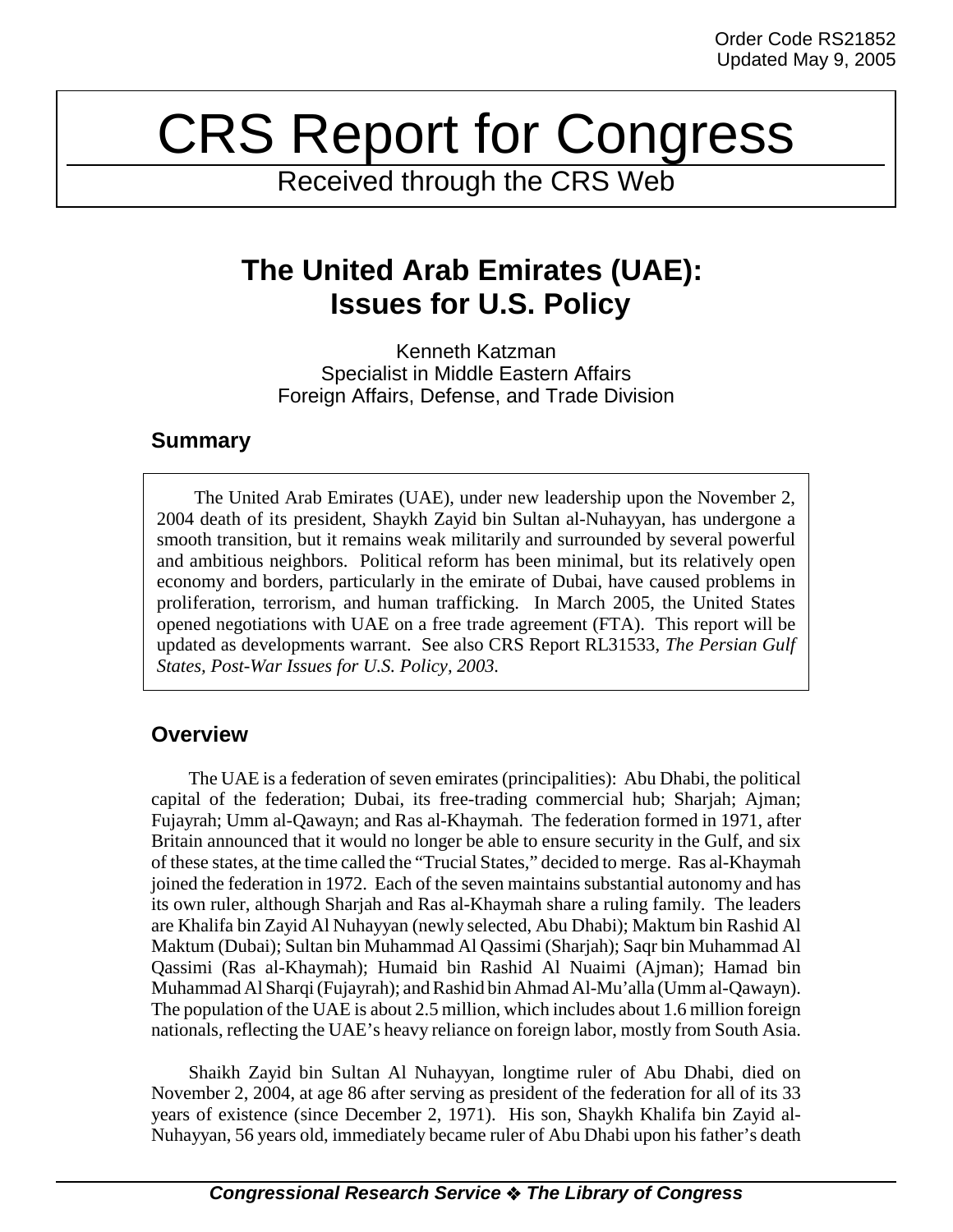and was selected two days later by all seven emirates as new UAE president. The ruler of Dubai serves as Vice President of the UAE; that position has been held since October 8, 1990, by Shaykh Maktum, who had succeeded his father, Shaykh Rashid (co-founder of the UAE), upon his death. The dynamic third son of Zayid, Shaykh Mohammad bin Zayid al-Nuhayyan, is Abu Dhabi Crown Prince and heir apparent to Khalifa. The highest decision-making body of the UAE is the Federal Supreme Council, on which all seven leaders sit, and which meets formally four times per year to establish general policy guidelines. In practice, the Supreme Council is dominated by the two most powerful emirates, Abu Dhabi and Dubai,<sup>1</sup> and the leaders of the seven emirates consult frequently with each other between formal meetings.

Although the UAE is considered one of the wealthiest of the Gulf states — with a gross domestic product (GDP) per capita of about \$22,000 per year, comparable to that of Western Europe — the UAE is surrounded by several powers that dwarf it in size and strategic capabilities. These include Iran, Iraq, and Saudi Arabia, which has a close relationship with the UAE but views itself as the leader of the Gulf monarchy states.

#### **Political Transition and Reform**

The UAE had been in transition from the ailing Shaikh Zayid for several years. Shaykh Khalifa, his eldest son, had long been heir apparent, and he had been assuming a higher profile in the UAE over the past few years. Some had been concerned that Khalifa's formal succession could become clouded if the rulers of the other six emirates of the UAE federation, or even factions within Abu Dhabi itself, were to unexpectedly oppose him as leader, but no such opposition materialized. The UAE has been well placed to weather a transition because it has faced little unrest.

As stated in repeated U.S. reports on human rights practices worldwide, most recently for 2004, the UAE has "no democratically elected institutions," and citizens "do not have the right to form political parties."<sup>2</sup> There are no general elections, but citizens are able to express their concerns directly to the leadership through traditional consultative mechanisms, such as the open majlis (council) held by many UAE leaders. Freedom of assembly is forbidden by law, but in practice small demonstrations on working conditions and some other issues have been tolerated.

Of the six Gulf monarchy states (Gulf Cooperation Council, GCC states: Saudi Arabia, Kuwait, Qatar, Bahrain, and Oman, and UAE), the UAE has, to date, been the least active on political reform. It has a 40-seat Federal National Council, composed of appointed representatives of all seven emirates, weighted in favor of Abu Dhabi and Dubai (the two together hold 16 out of the 40 seats [eight each] with the remainder divided among the other five emirates). However, even though several of the other GCC states are moving toward elected parliaments with powers to check some of the prerogatives of their ruling families, the UAE's Council remains unelected and almost purely advisory, and the UAE has not moved to broaden its authority or give it true

<sup>&</sup>lt;sup>1</sup> Central Intelligence Agency World Factbook, 2003. Updated Dec. 18, 2003.

<sup>&</sup>lt;sup>2</sup> Information in this section taken from U.S. Department of State. Country Reports on Human Rights Practices — 2004: UAE. Released Feb. 28, 2005; available online from the State Department website at [http://www.state.gov].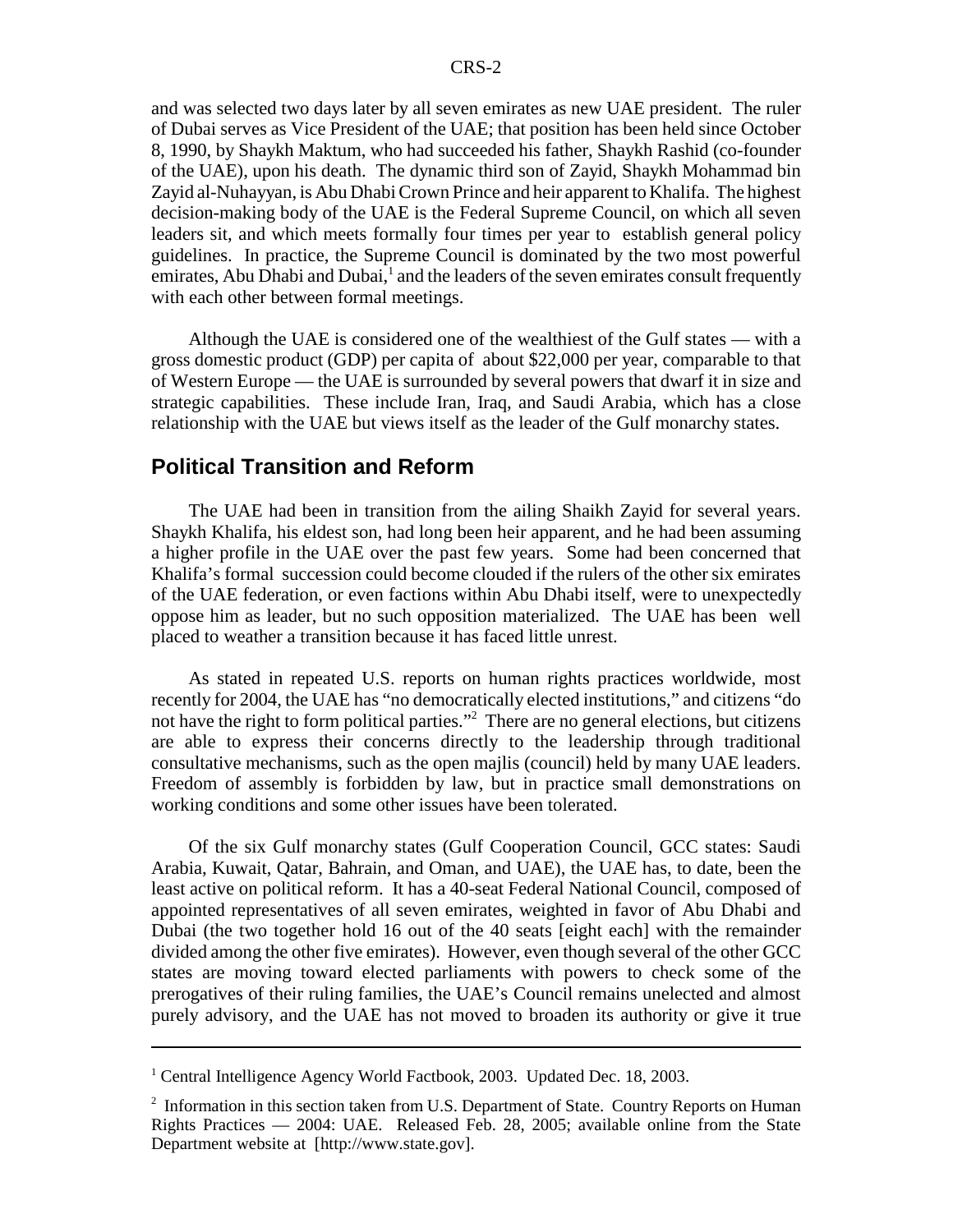legislative authority. It can review, but not enact or veto, federal legislation, and it can question, but not impeach, federal cabinet ministers. On the other hand, its sessions are open to the public. There are suggestions that UAE leaders are affected by reform steps in neighboring countries; U.S. officials in UAE told CRS in January 2005 that UAE leaders are considering holding elections for the Federal National Council or the emiratelevel advisory councils.

An area in which the UAE has progressed is on women's rights. In January 1999, the wife of Shaykh Zayid said that women would be given a role in the political life of the UAE in the future, and Zayid subsequently appointed a woman to be undersecretary of the Ministry of Labor and Social Affairs, the first woman to hold a high-ranking post. In early 2003, Sharjah emirate appointed five women to its own 40-seat "consultative council" and increased that number to 7 women in 2004, but no women have been appointed to the federation-wide Federal National Council. Also in 2004, the Ministry of Foreign Affairs increased the number of women in the diplomatic corps to 40, which is 17% of that service. Just before his death, Shaykh Zayid appointed the first female minister, Shaykha Lubna al-Qassimi, to head a combined economy and planning ministry. Other press accounts say that UAE education minister Shaykh Nuhayyan bin Mubarak al-Nuhayyan is promoting positive change by building colleges and centers that emphasize entrepreneurship and women's education, often at the risk of angering Islamic conservatives in the UAE. $3$ 

The State Department's report on human rights practices for 2004 cites numerous human rights restrictions such as restrictions on free assembly, freedom of speech, and workers' rights. The 2004 report also dropped language in the 2003 report that stated that "the Government's respect for human rights improved in a few areas." Foreign journalists operating out of Dubai Free Media Zone report no restrictions on the content of print and broadcast material produced for use outside the UAE. Al Arabiyyah, the jointly Saudi-UAE owned satellite news network, is based in the UAE. Non-Muslims in UAE are free to practice their religion; several churches, but no Jewish synagogues or Buddhist temples, exist there. In August 2003, the government closed down the Zayed Center for Coordination and Follow-Up, a local think-tank accused by observers worldwide of publishing anti-Jewish literature and sponsoring anti-Jewish lectures.

A March 2005 State Department report, *Supporting Human Rights and Democracy: The U.S. Record 2004-2005*, outlines steps the Bush Administration is taking to promote democracy, rule of law, and civil society worldwide, including in the Gulf. A number of U.S. initiatives are under way in several of the Gulf states. However, the 2005 report, as did the previous year's report, does not contain a section on the UAE, apparently reflecting official UAE reluctance to support U.S. efforts to promote reform there.<sup>4</sup>

Another social problem might be a result of the relatively open economy of the UAE, particularly Dubai emirate. The State Department human rights report for 2004 notes that "Trafficking in women and girls used as prostitutes and domestic laborers ... continues to be a problem." The report also identifies trafficking in young boys used as camel

<sup>3</sup> Ignatius, David. "Wave of Change in the Persian Gulf." *Washington Post*, Jan. 13, 2004.

<sup>4</sup> U.S. Department of State. *Supporting Human Rights and Democracy: The U.S. Record 2004- 2005. Middle East and North Africa*. March 28, 2005.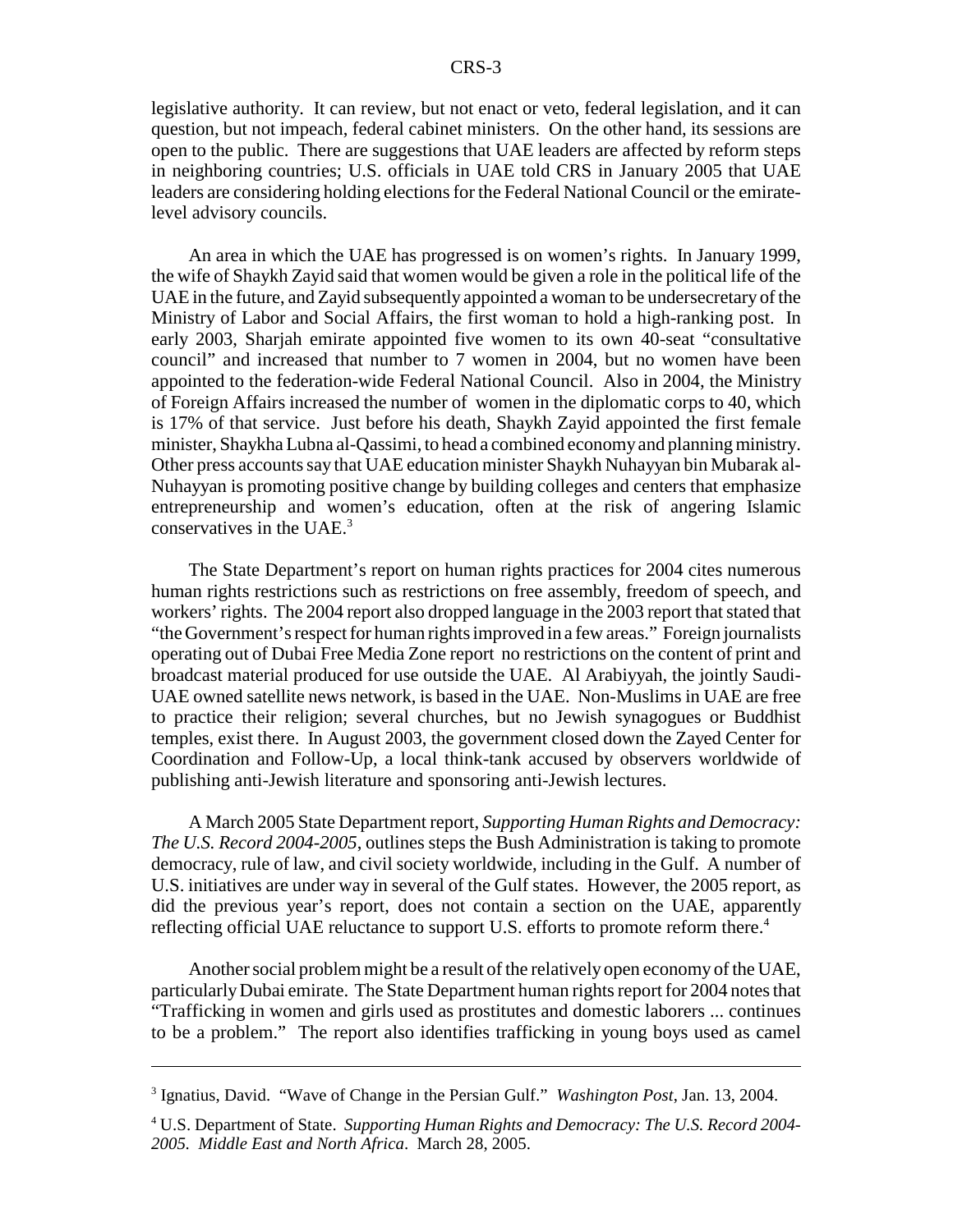jockeys, a problem also present in other Gulf states, where camel racing is popular. The latest State Department report on human trafficking, released June 2004, moves UAE from Tier 1, the best rating, down to Tier 2, saying the UAE demonstrated "lack of appreciable progress in addressing trafficking for sexual exploitation."5

#### **Cooperation Against Terrorism and Proliferation**

The UAE was one of only three countries (Pakistan and Saudi Arabia were the others) to have recognized the Taliban as the legitimate government of Afghanistan, after the movement captured Kabul in September 1996. During Taliban rule (1996-2001), the UAE continued to allow Ariana Afghan airlines to operate service to UAE, and many U.S. officials believed that Al Qaeda activists might have spent time in UAE.<sup>6</sup> Two of the hijackers in the September 11, 2001 attacks were UAE nationals, and there were reports that the hijackers had used financial networks based in the UAE in the plot. Since then, the UAE has publicly acknowledged assisting in the 2002 arrest of at least one senior Al Qaeda operative in the Gulf, Abd al-Rahim al-Nashiri.<sup>7</sup> The State Department report on international terrorism for 2004 (Country Reports on Terrorism: 2004, released April 26, 2004), says "In 2004, the UAE continued to provide staunch assistance and cooperation" against terrorism" and that "the UAE Central Bank continued to enforce anti-money laundering regulations aggressively." The report adds that in December 2004, the United States and the emirate of Dubai signed a Container Security Initiative Statement of Principles, aimed at screening U.S.-bound containerized cargo transiting Dubai ports.

The UAE record on assisting U.S. anti-proliferation efforts may be of somewhat greater concern. In connection with recent revelations of illicit sales of nuclear technology to Iran, Libya, and North Korea by Pakistan's nuclear scientist A.Q. Khan, Dubai was named as a key transfer point for shipments of nuclear components sold by Khan. Two Dubai-based companies were apparently involved in trans-shipping such components: SMB Computers and Gulf Technical Industries.<sup>8</sup>

#### **Defense and Foreign Policy Cooperation**

The UAE did not have close defense relations with the United States prior to the 1991 Gulf war to oust Iraqi forces from Kuwait. After that war, the UAE, whose armed forces number about 61,000, determined that it wanted a closer relationship with the United States, in part to deter and balance out Iranian naval power. On July 25, 1994, the UAE announced it had signed a defense pact with the United States. During the years of U.S. "containment" of Iraq (1991-2003), the UAE allowed U.S. pre-positioning, as well as U.S. ship port visits at its large man-made Jebel Ali port, and it hosted (at al-Dhafra air base) U.S. refueling aircraft participating in the southern no fly zone enforcement operation over Iraq. The UAE, which receives no U.S. foreign assistance, contributed about \$15 million per year in mostly in-kind services (fuel, facilities) to these U.S. operations from 1992 until 2003.

<sup>5</sup> U.S. Department of State. *Trafficking in Persons* Report. Released June 14, 2004.

<sup>6</sup> CRS conversations with executive branch officials, 1997-2000.

<sup>7</sup> U.S. Embassy to Reopen on Saturday After UAE Threat. *Reuters*, Mar. 26, 2004.

<sup>8</sup> Milhollin, Gary and Kelly Motz. "Nukes 'R' US." *New York Times* op.ed. Mar. 4, 2004.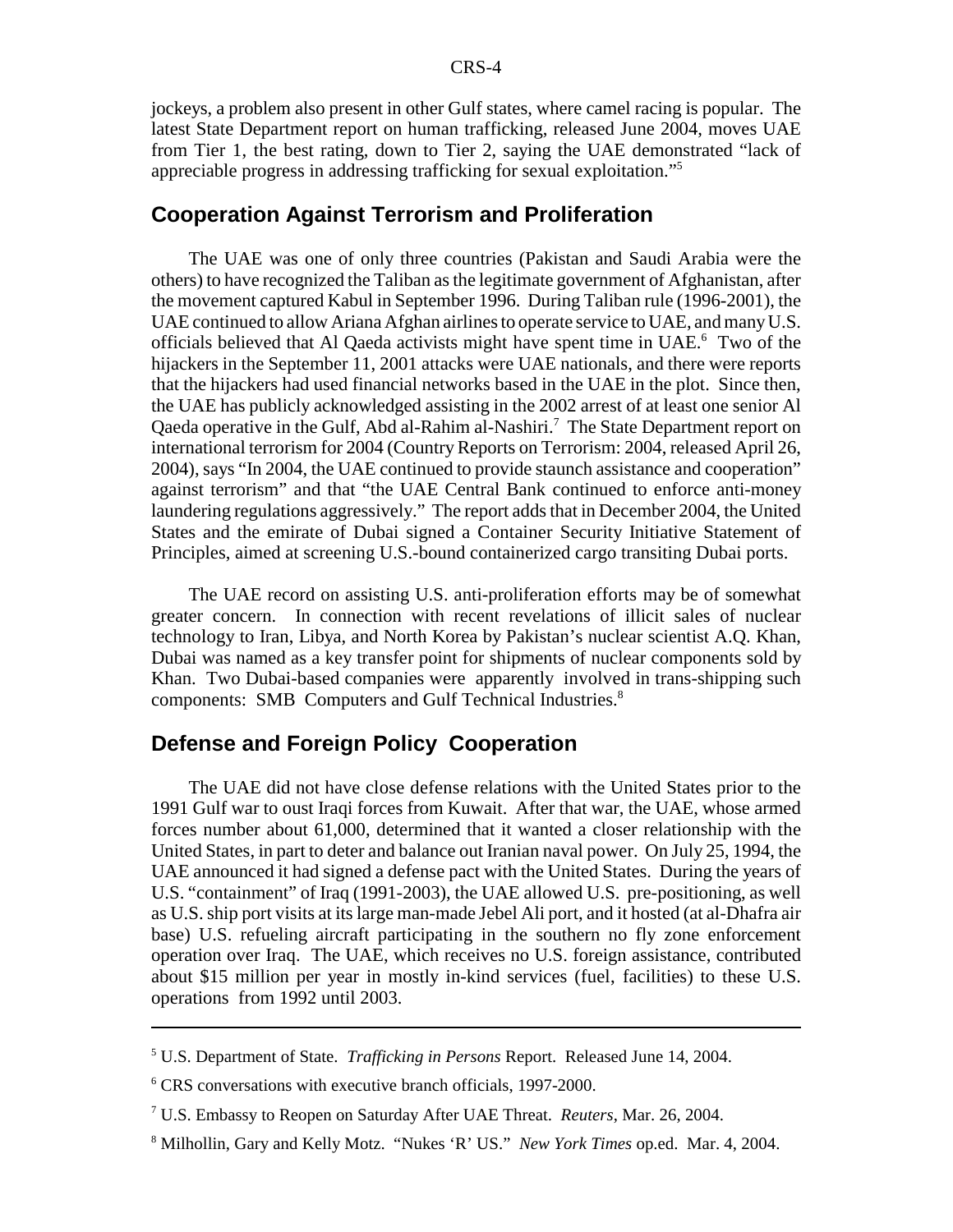Although it publicly opposed the U.S. invasion of Iraq, the UAE hosted additional U.S. forces in the run-up to the March 2003 war (Operation Iraqi Freedom, OIF). The number of U.S. forces in UAE rose from 800 in January 2002 to about 2,000 at the time OIF began. The UAE did allow the United States to upgrade airfields in the UAE that were used for U.S. air operations, mainly combat support flights, during the war.<sup>9</sup> As of January 2004, about 1,000 U.S. forces were in UAE to support OIF as well as U.S. operations in Afghanistan, using Al Dhafra air base, Jebel Ali, and naval facilities at Fujairah. The UAE is also providing facilities for Germany to train Iraqi police.<sup>10</sup> As one possible signal of the UAE desire to remain aligned with the United States on Iraq policy despite the difficulties with the U.S. occupation, an heir apparent of one emirate, Ras al-Khaymah, was removed in June 2003, probably because he orchestrated anti-U.S. demonstrations in Ras al-Khaymah before the war.<sup>11</sup> Nonetheless, some UAE officials now complain that the overthrow of Saddam Hussein in Iraq has paved the way for Shiite Islamists to take power in Iraq; UAE, like most other Arab states, is Sunni dominated.

 The UAE has been somewhat less cooperative with U.S. efforts to resolve the Israeli-Palestinian dispute. In 1994, it joined with the other Gulf monarchies in announcing an end to enforcement of most aspects of the Arab League boycott of Israel — the ban on companies doing business with Israel and on companies that deal with companies that do business with Israel. However, the UAE did not agree to host an Israeli trade liaison office, a measure that neighboring Oman and Qatar agreed to, nor did UAE host sessions of multi-lateral Arab-Israeli working groups on major regional issues when those talks took place during 1994-1998.

**U.S. Arms Sales.**<sup>12</sup> The UAE historically purchased its major combat systems from France, but it now believes that arms purchases from the United States enhance the U.S. commitment to UAE security. In March 2000, the UAE signed a contract to purchase 80 U.S. F-16 aircraft, equipped with the Advanced Medium Range Air to Air Missile (AMRAAM), the HARM (High Speed Anti-Radiation Missile) anti-radar missiles, and the Harpoon anti-ship missile system. The total sale value is estimated at over \$8 billion, including over \$2 billion worth of weapons, munitions, and services.<sup>13</sup> The aircraft are in the process of being delivered. Congress did not formally object to the agreement, although some Members initially questioned the inclusion of the AMRAAM (475 are to be provided under the contract) as a first introduction of that system into the Gulf region. The Clinton Administration satisfied that objection by demonstrating that France had already introduced a similar system in an arms deal with Qatar.

<sup>9</sup> Jaffe, Greg. "U.S. Rushes to Upgrade Base for Attack Aircraft." *Wall Street Journal*, Mar. 14, 2003.

 $10$  Bernstein, Richard and Mark Landler. "German Leader to Oppose Sending NATO Troops to Iraq." *New York Times*, May 21, 2004.

<sup>11</sup> Henderson, Simon. *Succession Politics in the Conservative Arab Gulf States: The Weekend's Events in Ras al-Khaimah*. Washington Institute Policywatch 769, June 17, 2003.

 $12$  Information in this section provided by the Defense Security Cooperation Agency in May 2004.

<sup>13</sup> See CRS Report 98-436, *United Arab Emirates: U.S. Relations and F-16 Aircraft Sale*. Updated June 15, 2000, by Kenneth Katzman and Richard F. Grimmett. Transmittal notices to Congress, No. DTC 023-00, April 27, 2000; and 98-45, Sept. 16, 1998.